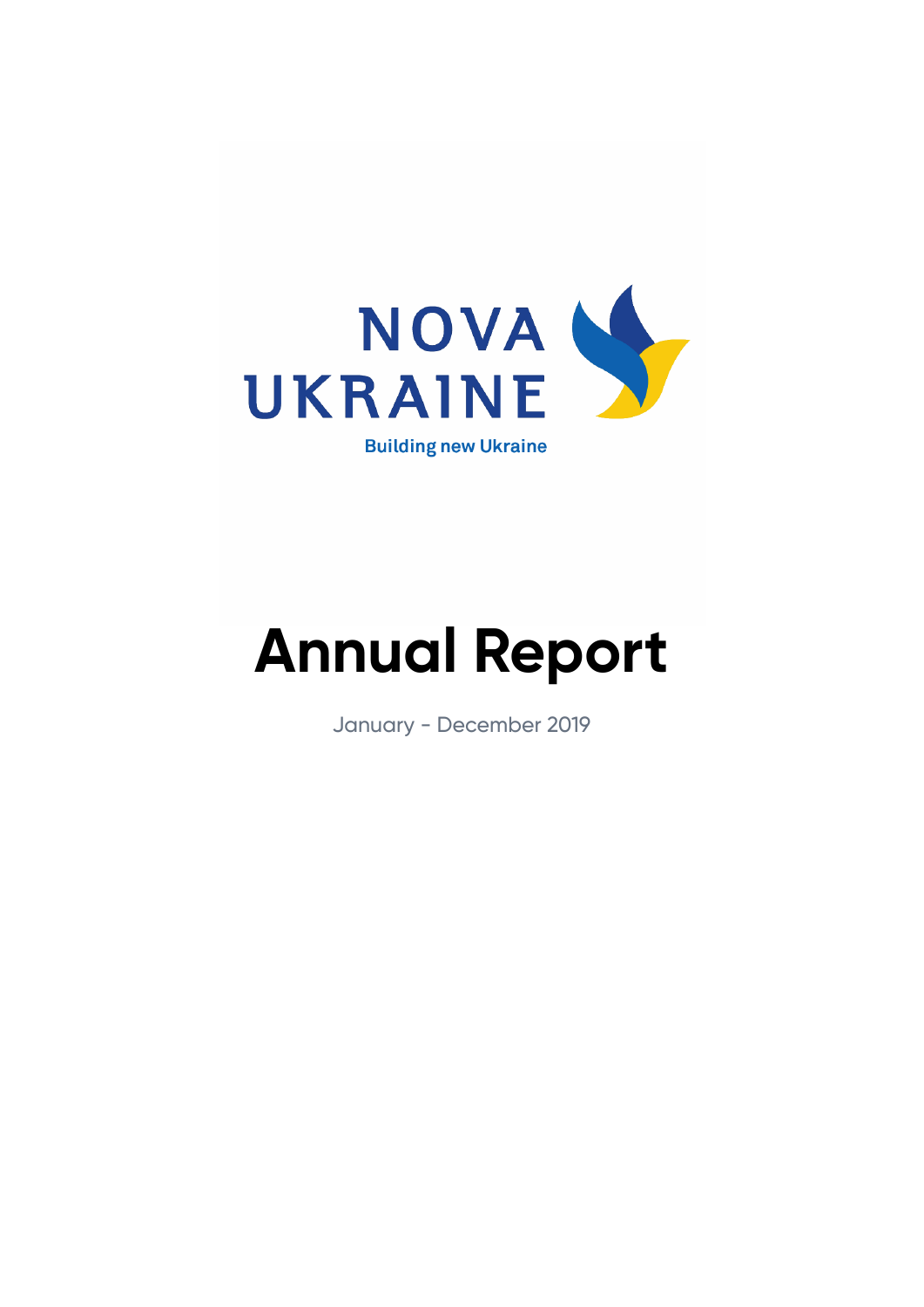### **Income**

January - December 2019



# **\$189,542**

Raised in donations and matching Grants





**\$45** Median donation around

#### over

#### **1200**

donations across Facebook, PayPal and corporate donation platforms.

| Œ              | Donations collected through funds*         | \$157,916 |
|----------------|--------------------------------------------|-----------|
| $\blacksquare$ | Facebook fundraisers                       | \$20,824  |
| $\blacksquare$ | <b>Ticket Sales</b>                        | \$11,133  |
| C.             | Donations designated for specific projects | \$10,095  |
|                | Amazon Smile**                             | \$706     |

\*Donations are made by generous individuals, sometimes with corporate matching, and are coming to Nova Ukraine through funds such as Benevity Fund.

\*Donations made from purchases on Amazon.com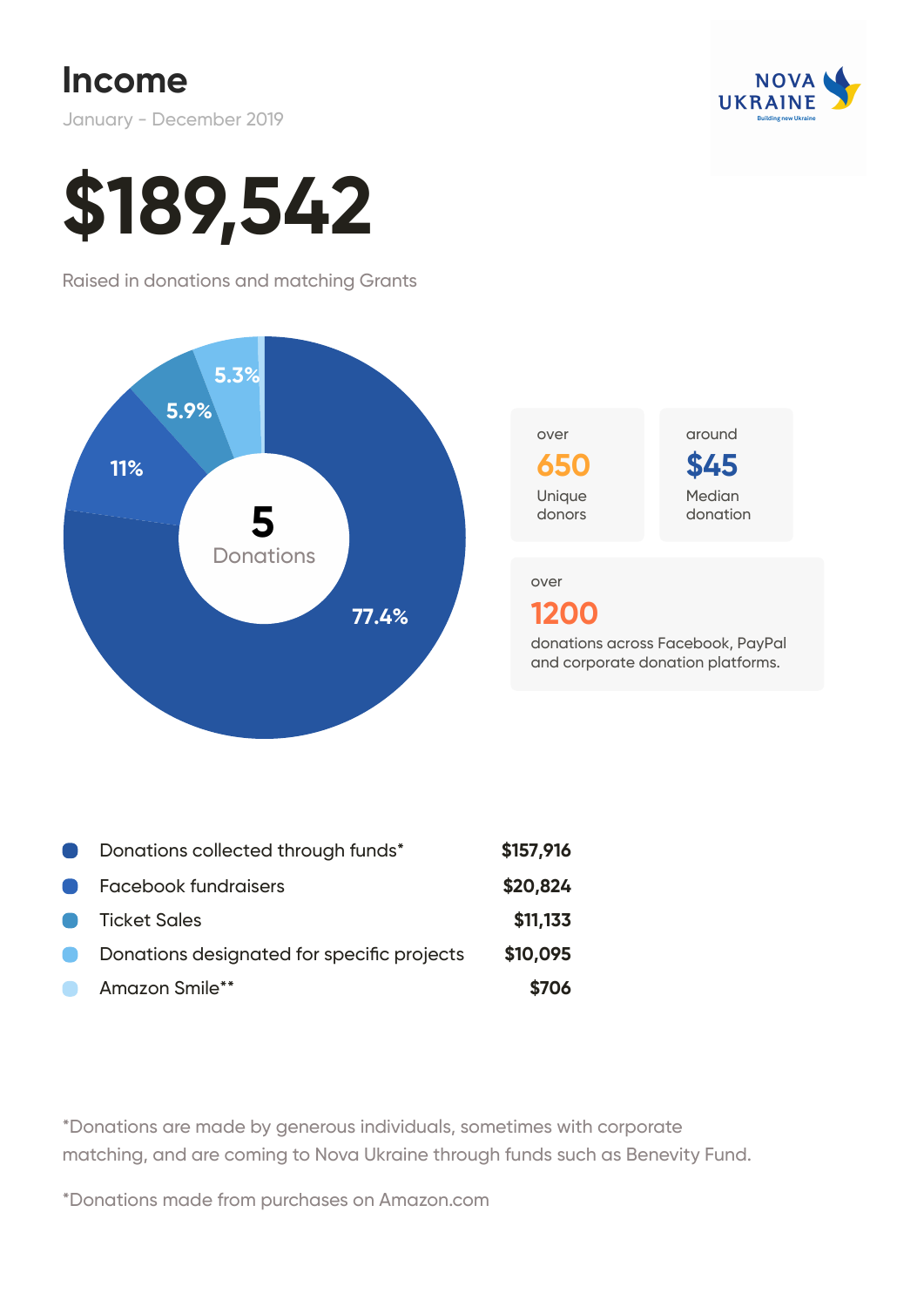## **Expenses**

January - December 2019







|   | Heart-to-Heart<br>(including LA)                  | \$64,555 |
|---|---------------------------------------------------|----------|
|   | Catharsis (Burning Man<br>Ukrainian Art Projects) | \$19,364 |
|   | Pro.Svit                                          | \$17,250 |
|   | <b>MATHletes</b>                                  | \$15,878 |
| O | Helping wounded soldiers                          | \$15,504 |
| n | <b>Akhiezer Foundation</b>                        | \$12,000 |
|   | Ukrainian Frontiers                               | \$7,102  |
| n | Prometheus                                        | \$6,141  |
|   | Events and fundraising<br>expenses                | \$5,423  |
|   | <b>Healthy Children</b>                           | \$5,262  |
|   | <b>Motley Racoons (summer</b><br>children's camp) | \$4,440  |
|   | <b>Station Kharkiv</b>                            | \$3,000  |
|   | Ukraine Global Scholars                           | \$3,000  |
|   | Animal ID                                         | \$1,512  |
|   | <b>NU Movie Club (Kharkiv)</b>                    | \$1,450  |
|   | Dobrovolya                                        | \$600    |
|   |                                                   |          |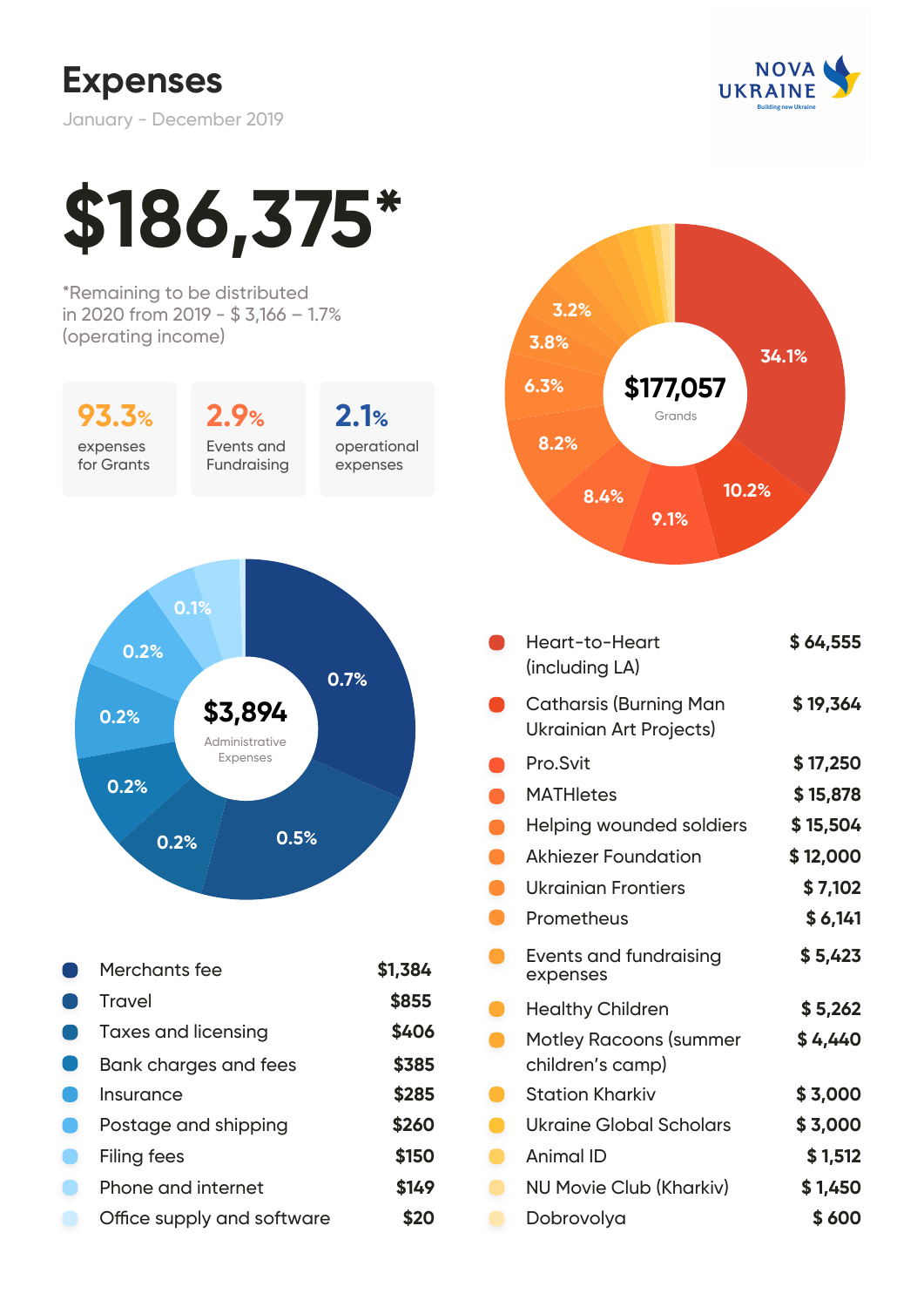



#### **Heart-to-Heart**

ongoing for 5 years

NU is helping most vulnerable children, adults and families in Ukraine with our humanitarian packages sent to Ukraine. In 2019 we sent approx. 22 tons of humanitarian aid/supply from SF Bay Area, and approx. 3 tons from LA.

#### **Ukrainian Frontiers**

ongoing for 2 years AC-center, Donbass region

NU covered New Year's presents for kids in 2019. AC-center volunteers work in villages in "the grey zone", between the Ukrainian army and the separatists. Project started in 2017, after the town of Avdiivka was heavily shelled by Russian artillery. Volunteers visit villages year-round, most actively during holidays, entertain and give out gifts, bringing cheer and lifting the spirits to people living in very difficult conditions.

#### **Healthy children**

ongoing for 2 years Ohmatdyt, Lviv Regional Children's Hospital

NU raised funds for bronchoscope optics a much needed equipment for thoracic pathology diagnostics. Doctors will be able to keep the Ukrainian children healthy and safe, and to provide the necessary treatment to more than 400 little patients every year.

#### **Dobrovolya**

new project in 2019

NU provided art therapy for wounded soldiers, psychological treatment thru creating art. Funds for art supply were provided, some teachers' and exhibitions fees paid.

#### **Helping Wounded Soldiers**

ongoing for 4 years

NU supported severely wounded Ukrainian veterans, most in wheelchairs, with personal medical supplies, which enables them to stay active, work and study. The Gratitude video produced by the soldiers is on the NU Web page.

#### **Station Kharkiv**

ongoing for 4 years Kharkiv

NU supported humanitarian-cases staff from the "Volunteers for volunteers" group, exhausted after several years of war.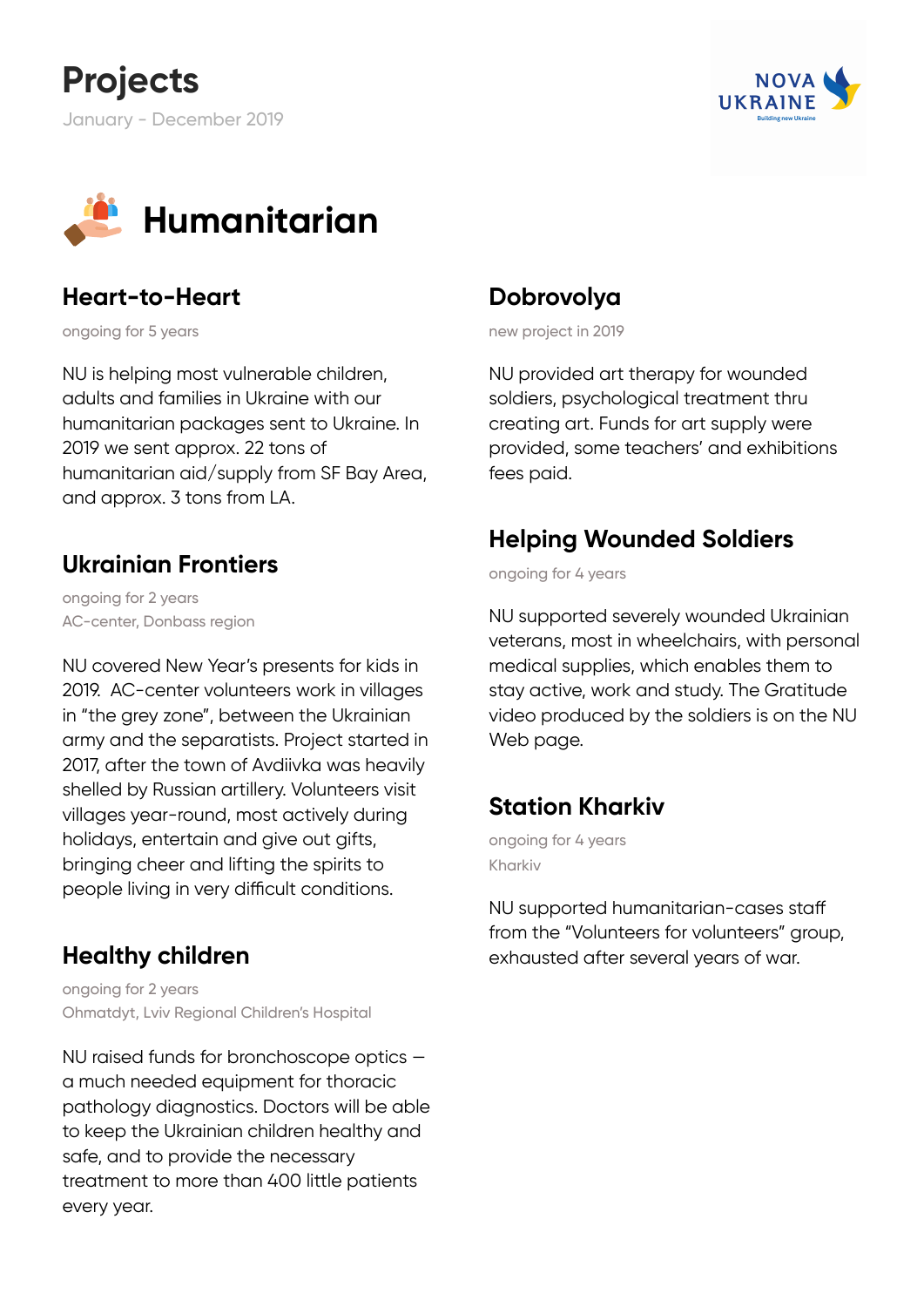



#### **Animal ID Project**

ongoing for 2 years Helping to solve the stray animal problem in Ukraine.

NU is helping to solve the stray animal problem in Ukraine - NU partnered with Animal ID group to develop strategies: estimate quantity of stray dogs, protect them and find new homes. It was piloted in Lviv, with great results, and eventually will spread to 22 big cities in Ukraine, attracting over 1000 volunteers. This model can be easily adapted worldwide, all information is public and based on it, any municipal or private organization can develop their own plan.

#### **Motley Racoons Summer Children's Camp (Ukr. "Строкаті**  $\epsilon$ ноти")

ongoing for 2 years

NU helped the children of veterans with heavy injuries and of those killed in action to participate in the summer camp for free. This camp was founded by veterans for children between 8 and 18 y.o. introducing them to sports, traveling, art and communication striving to raise active and patriotic Ukrainian youth. The camp offers discounts for families of veterans, servicemen and refugees.



#### **Supporting Ukrainian writers and publishers**

ongoing for 3 years

NU introduced Ukrainian writers' work to English speaking readers. Young Ukrainian author Nazar Kazkar's book **The Green Woodpecker** was published and promoted outside of Ukraine. It is for children 4 - 8 y. o. and for everyone who loves magic and adventures. The book was illustrated by a talented artist Irina Lib.

#### **Tech books translation**

new project in 2019

NU has sponsored the translation of two technical books: "Algorithms Unlocked" by Thomas H. Cormen and "Python Crash Course, 2nd Edition" by Eric Matthes into Ukrainian. Both are well known bestsellers and helped educate thousands of computer programmers around the world. The books are expected to be published in 2020.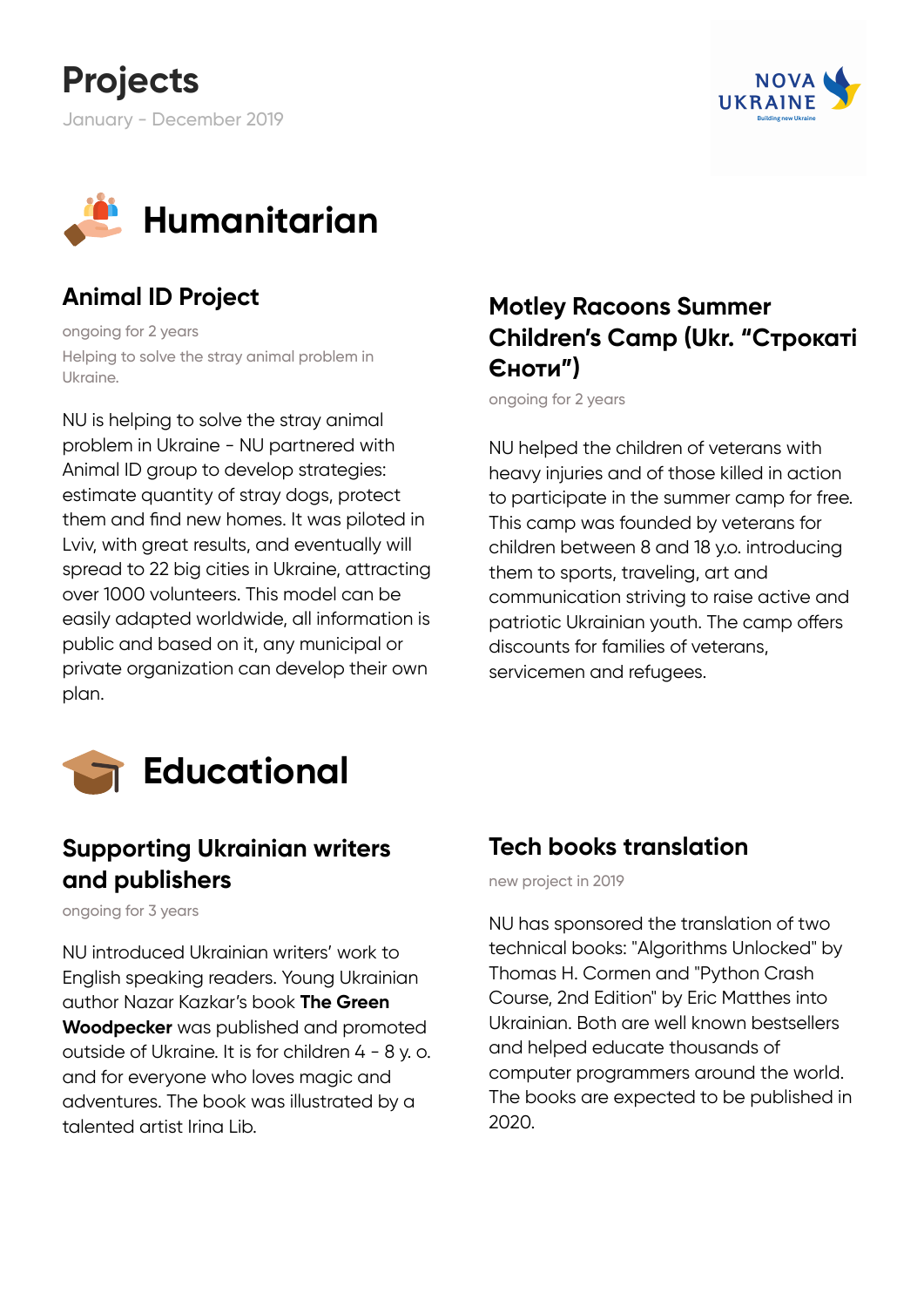



#### **Ukrainian National Math Olympiad Team (MATH-letes)**

ongoing for 3 years Kyiv

NU supported school-age children by promoting events, covering travel and applications fees, supplying awards for Math Olympiads participants on International, National and Local levels. Kyiv Team had shown impressive results both in Team and Individual competitions. Girls' Math Team in 2019 won Team's Gold for the 3rd time in 8-years, defeating Chinese, Russian, Canadian and many other excellent teams!

#### **Pro.Svit, Center for Innovative Education**

ongoing for 3 years

NU partnered with Pro.Svit – an educational organization promoting changes in teaching, learning, and management through professional development of educators. The goals are: to create an alternative learning environment & team support with educational programs School 3.0 (Pro.Skills); to empower action-driven approach in schools thru crowdfunding platform; to form the network of proactive educators to spread the best schools' practices & support teachers in their growth and development (Annual Educational Forums).

#### **Prometheus**

ongoing for 3 years

NU supported a translation of online MIT courses from English to Ukrainian for Ukrainian teachers, in a partnership with Prometheus (Ukrainian leading online education platform, with over 700 000 online students and over 90 online courses. In 2019, \$10,000 were raised and 3 courses were translated.

#### **Akhiezer Foundation (Kharkiv)**

new project in 2019

NU supported prominent young mathematics students in Kharkiv. The Akhiezer Foundation was created by Prof. Michael Brin to commemorate outstanding Kharkiv mathematician Naum Akhiezer. It provides merit- and need-based scholarships, including travel grants for undergraduate and graduate students. \$7000 were donated by Prof. Michael Brin, others raised \$5000.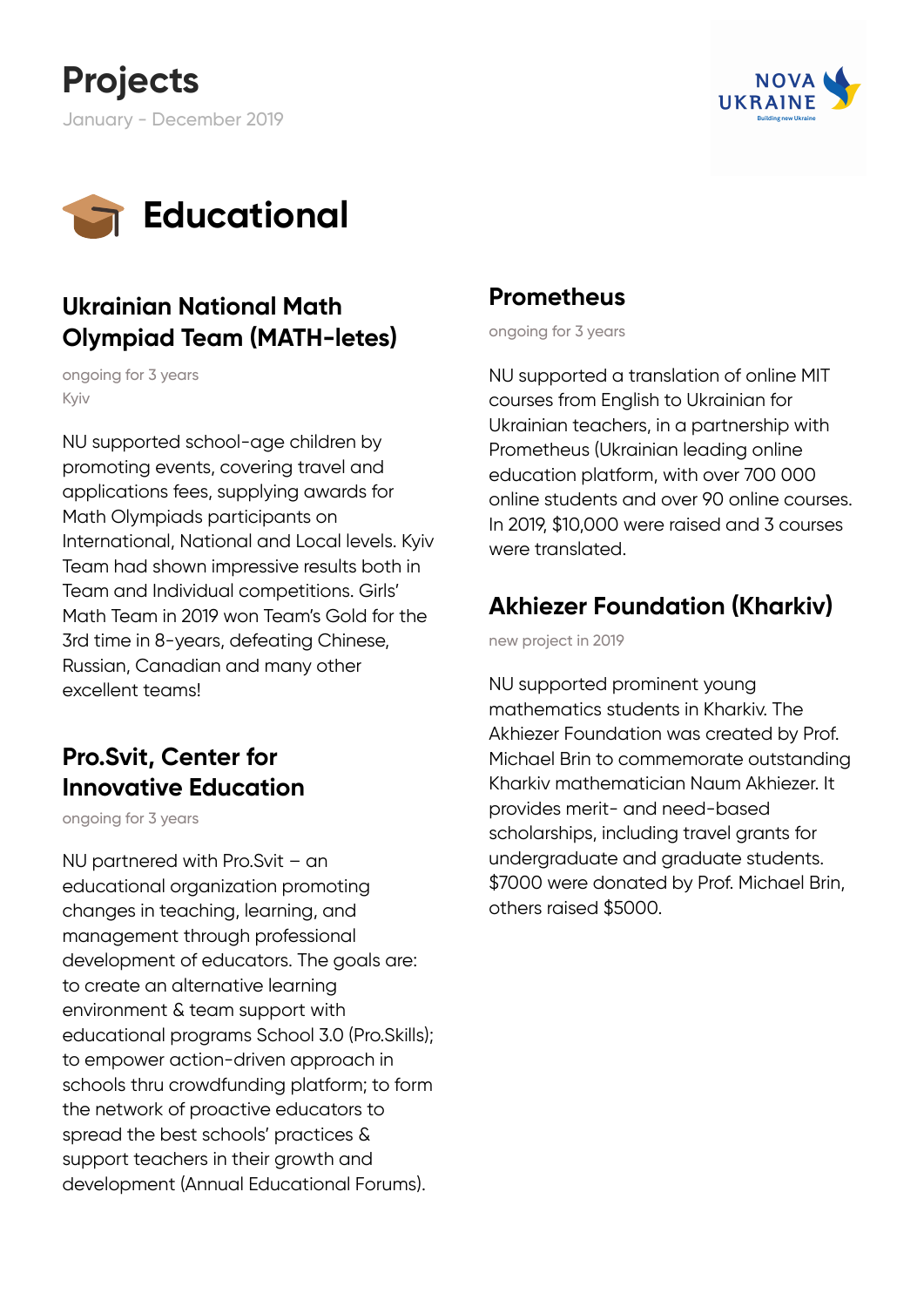



#### **Movie Club "Nova Ukraine"**

ongoing for 4 years Kharkiv

Weekly lectures and movie watching in the open air in the center of Kharkiv. Club educates the community on Ukrainian history, philosophy, culture, by meeting prominent writers, journalists, movie directors, actors, artists, etc.

#### **ArtMisto**

ongoing for 2 years Art installations at the Burning Man International Festival

NU supported a group of Ukrainian artists from Seattle and Ukraine with their art installation "Catharsis" at Burning Man-2019. 12 volunteers (11 originally from Ukraine and 1 is American) built an 11'H x 16'W sculpture. Marina Malyarenko painted the butterfly in Petrykivka style. A movie was recorded about the journey from the birth of the idea all the way to the desert.

#### **Spring Picnic in San Francisco**

Promoting local community outreach, approx. 120+ ppl attended.

#### **Ukrainian Emerging Leaders**

ongoing for 3 years

Promoting and supporting the Ukrainian Emerging Leaders Program at Stanford. NU provided discussions, meetings and community outreach, organized an afterparty for Yearly Stanford Ukrainian Conference.

#### **Summer Picnic in Mountain View**

ongoing, yearly, for 5 years

Promoting local community outreach, approx. 140+ ppl attended.

#### **Annual Holiday Party in Palo Alto**

ongoing, yearly, for 5 years

Nova Ukraine's biggest event of the year, promoting local community outreach. More than 200 people attended, doubling the number of 2018th event. Local SF great Ukrainian band was hired - Grand success, and everybody was so happy!